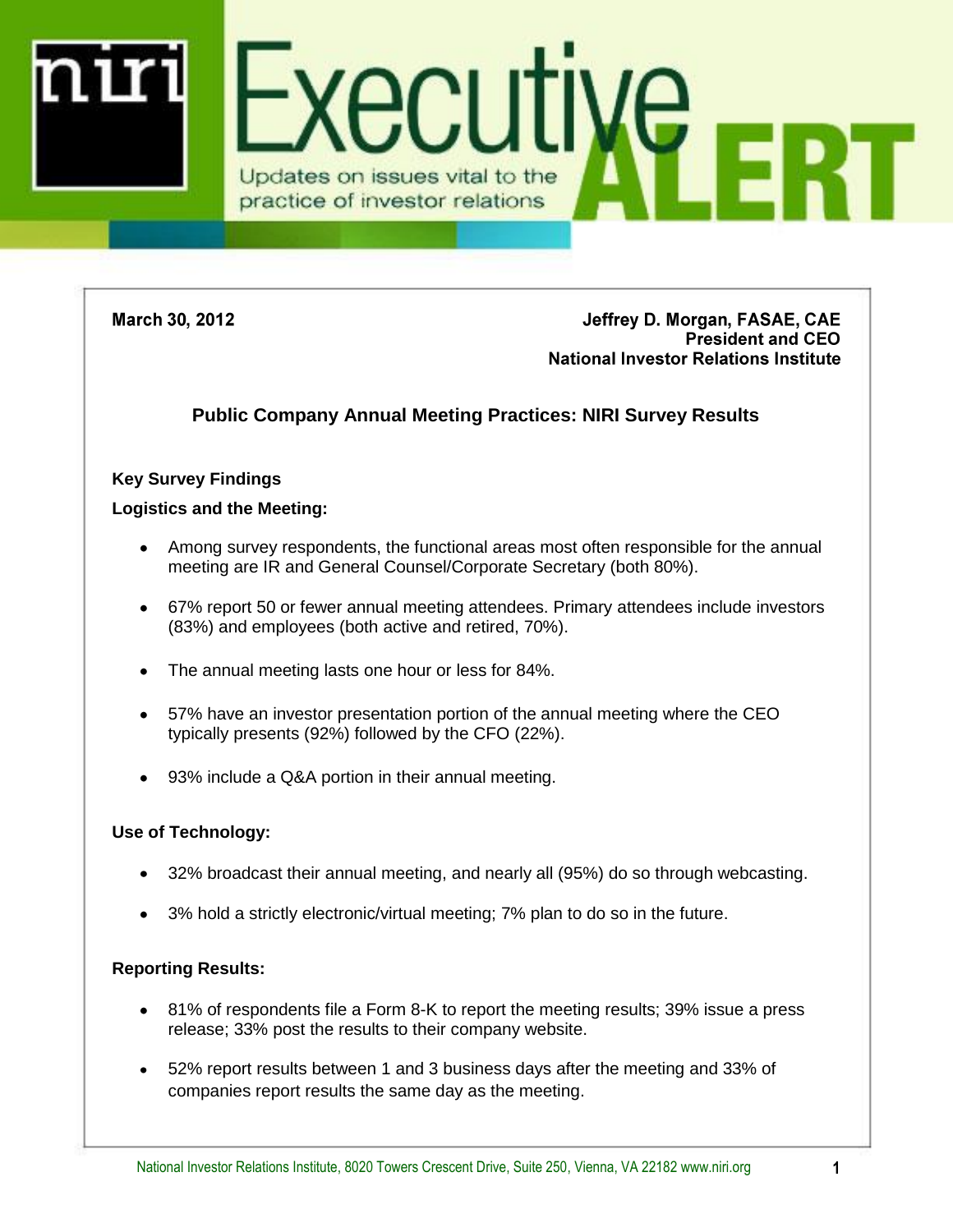

### **Discussion**

#### *Logistics and the Annual Meeting*

NIRI examined the main aspects of a company's annual meeting processlogistics, the meeting itself, utilization of technology and post-meeting activity. The majority of companies (96%) do hold annual meetings. As **Figure 1** reveals, the functional areas responsible for the annual meeting are most often General Counsel/Corporate Secretary and Investor Relations (both 80%). The majority of companies (52%) hold their meetings on-site, and 78% use some form of verification to determine if attendees are shareholders. The most common verification types include proxy cards (77%), photo identification (54%), brokerage statements (42%), and



admission tickets (32%). The full survey data set is available via link at the end of this Alert.

Company attendees of the annual meeting include the CEO (98%), General Counsel/Corporate Secretary (98%), CFO (97%) and IRO (94%). Just fewer than 70% of respondents had 50 or less attendees at their meeting (on average). As shown in **Figure 2,** the usual attendees are individual investors (83%), company employees (both active and retired 70%), and various news media (23%).

The majority of respondent companies (57%) have an investor presentation portion of their



*Figure 2: Usual Attendees at Annual Meetings* 

annual meeting, and the CEO is most often the speaker (92%), followed by the CFO (22%). The IRO presents at the annual meeting for less than 5% of respondents. Questions asked during the Q&A go unscreened for the majority (96%), and the number of shareholder questions typically falls between 1 and 10 (78%). Respondents report that average annual meeting attendance and number of questions asked during the Q&A remain unchanged from prior years. Eighty-two percent do not provide any giveaways at their meeting. For those that do, the most common giveaways were corporate branded items (76%), followed by snacks (65%).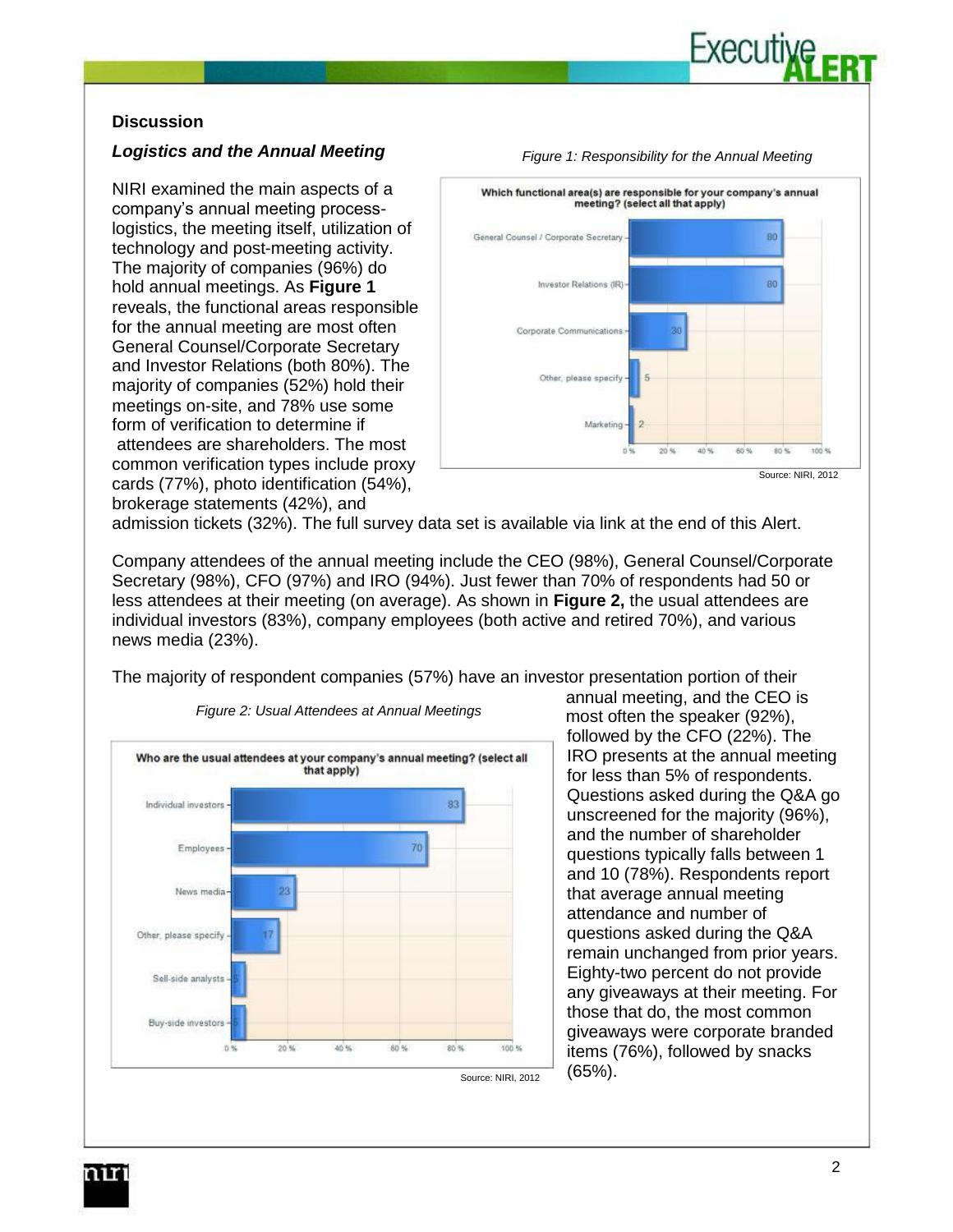**Figure 3** shows the overall length of company's annual meetings. Most meetings take less than 30 minutes (47%), followed by 30 minutes to one hour (37%). Meetings lasted more than one hour for 16%.

# *Technology and Reporting*

While the vast majority (97%) of respondents do not hold virtual annual meetings (meetings that are conducted strictly electronically with no shareholders physically present), 7% of those report their company has plans to move to a virtual meeting in the future **(Figure 4)**. Those that plan to move report increased ease of

On average, what is the overall length of your company's annual meeting? (select one) Less than 30 minutes 30 minutes to one hour-37 One hour to two hours More than two hours  $0.96$ 10 % 20% 30 % 40% 50 % Source: NIRI, 2012

*Figure 3: Average Length of Company Annual Meeting*

Executi

access for shareholders, company shareholder mix, increased transparency, and decreased costs associated with holding a virtual meeting as major factors. For those with no plans for a virtual meeting, the major reasons were cost, lack of shareholder interest, lack of perceived need from management, and the increased time allocated to a strictly electronic venue.

A larger percentage of respondents (32%) than those holding virtual meetings choose to use technology to broadcast their annual meeting. The most common method of broadcasting the annual meeting was through webcast (95%), followed by conference call (21%), and video (5%).

Most respondents (52%) report the results of their annual meeting between one and three business days, and a significant portion (33%) report results on the same business day as the meeting. The Form 8-K is the most common method of reporting meeting results (81%). Other common methods include issuing press releases (39%), and posting results on the company website (33%). Another reported option was filing a Form 10-Q (6%).





#### *Annual Meeting and Cap Size*

As company market cap size increases, so does the likelihood of verifying that attendees are shareholders. Thirty-three percent of micro-cap companies reported verifying attendees, compared to 94% of mega-cap companies. Similarly, differences in company cap size also correlated with differences in technology usage: 8% of micro-cap companies reported broadcasting their annual meeting, a contrast to 67% of mega-cap companies. Finally, company cap-size was also related to reporting; with large-caps twice as likely to report their annual meeting results on the same business day as micro-caps (58% and 23%, respectively).